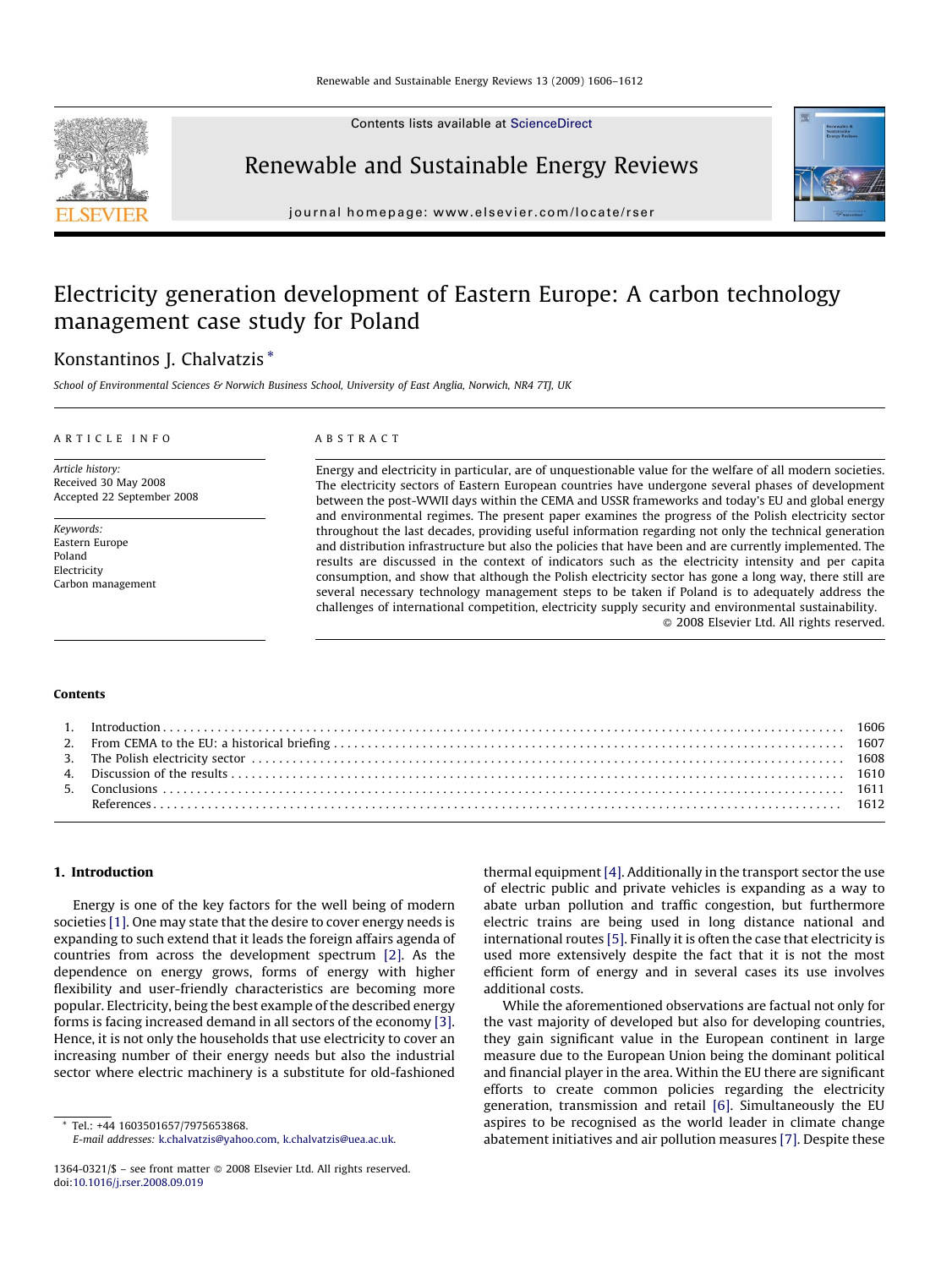efforts the 27 member states of the EU, coming from radically different regulatory and technical backgrounds follow their individual paths in order to comply with the EU legislation regarding both energy and environmental issues.

The EU-15 member states, or in other words the countries which have been EU members since before 2004 (prior to the EU integration of May 2004), although considered as developed economies, present a wide variety in the management of their energy and particularly their electricity sectors. Only slightly more unified is the situation with regard to environmental policy mainly due to the reduced need for capital intensive infrastructural investments. Nevertheless the ability of each member state to comply with the EU air pollution control directives is heavily dependent on factors such as the historical background, energy intensity, renewable and clean energy potential and the environmental awareness and consciousness of the public.

With 2004 being the landmark year for European Integration, the EU has proceeded in its largest expansion ever. Ten new countries have joined the union, increasing the number of its members to 25. Of the new-comers only Malta and Cyprus are not located on the continental Europe while the Czech Republic, Estonia, Hungary, Latvia, Lithuania, Poland, Slovakia and Slovenia form the EU-8 with a common background regarding their location and the transitional nature of their economies. By the beginning of year 2007 the latter group has gained another two countries – Bulgaria and Romania – bringing the number of the EU states to 27. Exactly like the Western EU members, the Eastern EU states present a wide variety in their energy sectors as a result of the centrally planned economy of the USSR regime which determined some countries energy exporters and others energy importers, depending on their natural resources but also their industrial bases [\[8\]](#page-6-0). However, one may observe that significant common characteristics exist, namely the lack of pollution control measures and the inertia towards liberalisation efforts in the electricity sector. At the same time Eastern European states face similar obligations under the EU policies for the environment and the electricity generation and related difficulties to comply as a consequence of their transitional economies.

Within the Eastern European environment the EU states vary extensively in land area, population, gross domestic product, and primary and electricity consumption. In all these respects Poland is unarguably the largest country of the area as one may notice from Table 1 [\[9\]](#page-6-0). More specifically, Poland has the biggest population and area of all the Eastern EU countries, but it also presents almost the highest population density. Polish GDP is by far the highest in the region but still the GDP per capita is slightly short compared to the regional average of  $\epsilon$ 4343. As far as energy is concerned, as we might expect Poland consumes higher amounts of primary energy and electricity. At the same time the respective per capita figures are lower than the Eastern EU average while similar is the picture regarding the primary energy and electricity intensity.

As a result the policies adapted in the Polish electricity sector are of significant influence not only for the country but for the region as a whole regarding the exploitation of resources, energy security and dependence, and the potential for cooperation in electricity imports and exports. Similarly controlling the emissions of air pollution in Poland has particular impact on the local environmental quality but also that of all the neighbouring countries through transboundary air pollution transfer effects [\[10\].](#page-6-0) Finally, since Poland is a full EU member, its performance in the abatement of the greenhouse related emissions has serious effect on the overall performance of the EU towards its commitments in regard of the Kyoto Protocol.

After this brief introductory note the paper continues with an analysis of the historical background that Eastern European countries have concerning their electricity and environmental policies throughout the last decades. In the same section the author takes the chance to make special reference to Poland but also to provide comprehensive information about the related facts for the former USSR and CEMA members. Subsequently the current state of the electricity sector in Poland is presented along with data regarding generation installations, transmission networks and used resources. Subsequently the results are discussed in the light of the time variable evolution of macroeconomic indicators. Finally, the present study concludes with useful suggestions for the effective management of the electricity sector of Poland which could be of interest to several other Eastern European countries. One may notice that not all the countries of Table 1 appear in the rest of the paper. That is particularly true for Estonia, Latvia and Lithuania as these countries used to be part of the USSR and therefore should be examined in a different context. Also Slovenia was part of the former Yugoslavia and the availability of individual data is rather limited while Slovakia and Czech Republic appear as Czechoslovakia. Finally, wherever possible the following analysis includes information about East Germany, known also as former GDR.

# 2. From CEMA to the EU: a historical briefing

The Eastern European countries had an initial form of common organisation in place since the early post-Second World War days of 1949 when USSR had established the Council for Mutual Economic Assistance, known also as CMEA, CEMA or COMECON, in order to co-ordinate its activities in the newly acquired areas [\[11\].](#page-6-0) Among the funding members were Albania, Bulgaria, Czechoslovakia, Hungary, Romania, Poland and Soviet Union. Soon after, by 1950, East Germany had joined and later Mongolia, Cuba and Vietnam became members.

From the European CEMA members, Poland was the only one with significant domestic energy resources, particularly solid fuels. The economic policy of the country included investment plans for the development of the production of solid fuels, not as a response

Table 1

Physical, economic and energy dimensions of Eastern European countries (source: Eurostat [\[9\]\)](#page-6-0).

|                                                   | <b>Bulgaria</b> | Czech  | Estonia | Hungary | Latvia | Lithuania | Poland | Romania | Slovakia | Slovenia |
|---------------------------------------------------|-----------------|--------|---------|---------|--------|-----------|--------|---------|----------|----------|
| Population (millions)                             | 7.756           | 10.221 | .348    | 10.098  | 2.306  | 3.452     | 38.174 | 21.659  | 5.385    | 1.998    |
| Area (km <sup>2</sup> 10 <sup>3</sup> )           | 110910          | 78866  | 45226   | 93030   | 64589  | 65200     | 312679 | 238392  | 49035    | 20273    |
| Population density (capita/km <sup>2</sup> )      | 69.9            | 129.6  | 29.8    | 108.5   | 35.7   | 52.9      | 122.1  | 90.9    | 109.8    | 98.6     |
| GDP (B EUR1995)                                   | 12.57           | 54.40  | 5.75    | 51.31   | 7.38   | 9.05      | 160.66 | 33.61   | 22.34    | 22.79    |
| GDP per capita (EUR/capita)                       | 1621            | 5322   | 4266    | 5081    | 3200   | 2622      | 4209   | 1552    | 4149     | 11406    |
| Gross energy consumption (ktoe)                   | 19884           | 44795  | 5563    | 27920   | 4718   | 8592      | 93935  | 39146   | 19407    | 7305     |
| Gross energy consumption per capita (kgoe/capita) | 2562            | 4383   | 4128    | 2765    | 2046   | 2508      | 2461   | 1807    | 3604     | 3657     |
| Final electricity consumption (GWh)               | 25678           | 55246  | 6023    | 32336   | 5701   | 7930      | 98835  | 39046   | 22850    | 12742    |
| Electricity consumption per capita (kWh/capita)   | 3311            | 5405   | 4468    | 3202    | 2472   | 2297      | 2589   | 1803    | 4243     | 6377     |
| Energy intensity (kgoe/1000 EUR)                  | 1936            | 823    | 967     | 544     | 645    | 949       | 585    | 1165    | 869      | 321      |
| Electricity intensity (GWh/B EUR)                 | 2043            | 1016   | 1047    | 630     | 772    | 876       | 615    | 1162    | 1023     | 559      |
|                                                   |                 |        |         |         |        |           |        |         |          |          |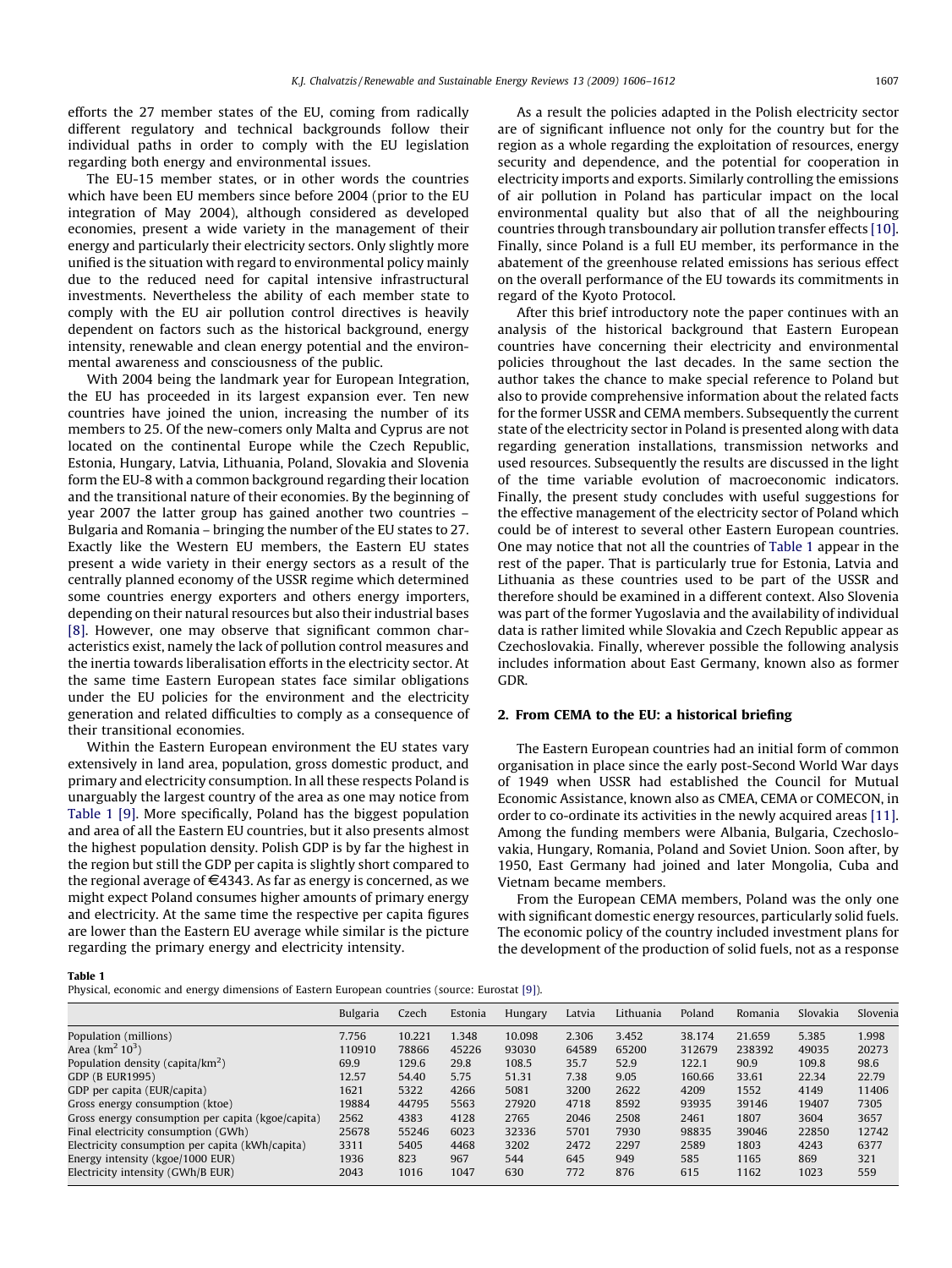#### Table 2

Ratio of electricity to primary energy consumption and electricity dependence of Eastern European Countries in 1985.

| Country        | Electricity/primary energy $(\%)$ | Imported electricity (%) |
|----------------|-----------------------------------|--------------------------|
| Bulgaria       |                                   | 27                       |
| Czechoslovakia |                                   | 20                       |
| East Germany   |                                   |                          |
| Hungary        | 2                                 | 32                       |
| Poland         | $\sim 0$                          | $\sim 0$                 |
| Romania        |                                   | $\sim 0$                 |

to the world oil shortages but as an opportunity to increase earnings in hard currency. Nevertheless, the investments were associated with large scale loans from the West which together with a series of other reasons (ineffective investments in other economic sectors, high infrastructural investments, and fast increase in consumption that was disproportionate to the increase in labour productivity) put Poland in debt for many years to come [\[12\]](#page-6-0). Therefore despite the country's plans to become a European leader in the production of solid fuels and double the extraction of brown coal and lignite, serious studies have been doubtful of the success of these aims [\[13\].](#page-6-0)

Indeed the Polish People's Republic (PPR showed some progress only in the middle 80s. This lack of progress was at least in part due to the economic collapse caused by the revolt against the communist regime. The martial law that was declared in late 1981 decelerated the economic decline but in 1983 national output and living standards were still more than 20% below those of 1978 [\[14\]](#page-6-0). Table 2 shows in the first column, the ratio of electricity consumption to primary energy consumption. Nevertheless we see that electricity consumption in Poland in the middle 80s constituted an insignificant part of the national primary energy consumption. That was a combined result of the developed industrial sector which consumed a lot of energy and the underdeveloped domestic sector which did not consume electricity. It is noteworthy though to mention the electricity independence of Poland, which is significantly different to the status of countries like Bulgaria and Czechoslovakia that have imported, respectively, 27% and 20% of their electricity. Hungary has been completely dependent on external sources for its electricity, mostly to Ukraine [\[8\].](#page-6-0) Finally, one may not disregard that apart from electricity, East European countries have been largely depended on Russian natural gas and oil [\[15\]](#page-6-0), something which is today valid for the whole EU, raising questions of energy security.

The political reform of the late 80s resulted in the overthrown of the communist regime and the establishment of elected governments. The 1989–1992 period was characterised by instability in most East European countries as they moved from centralised to liberal governance. The electricity sector has not remained untouched as is clear from Table 3; all examined countries presented significant electricity consumption reductions varying from 16% for Poland and Hungary to 31% for Romania. The economic instability and uncertainty in electricity market was at the same time reflected in an increase in electricity intensity which was relatively low for Romania, Poland and Hungary (3%, 3%, and

#### Table 3

Changes in electricity consumption and intensity during 1989–1992.

| Country        | % gross electricity consumption | % electricity intensity |
|----------------|---------------------------------|-------------------------|
| Bulgaria       | $-24$                           | 19                      |
| Czechoslovakia | $-13$                           | 13                      |
| Hungary        | $-16$                           | 4                       |
| Poland         | $-16$                           | 3                       |
| Romania        | $-31$                           | 3                       |

4%, respectively) but of rather important size for Bulgaria and Czechoslovakia (19% and 13%, respectively) [\[16\]](#page-6-0). Results for the former GDR are not presented in Table 2 because GDR at 1992 was already a region of Germany and no individual data were available. At this point it would be of help to mention that any rise at the energy intensity of Eastern European countries was additional to an already high energy intensity that characterised not only the CEMA but also the former USSR world. More specifically it has been shown that if the energy intensity of USSR in 1985 was similar to the Western European average energy consumption in USSR would have been one third lower than it actually was. That situation was a consequence of organisational rather than technical problems as the energy prices of USSR have not followed the rising worldwide trends, hence the motivation for energy-efficiency investments was missing [\[17\].](#page-6-0)

Finally, it is important to mention that while the gap between the energy intensity of transitional and Western countries has often been considered as a signal of the former's energy inefficiency, in theory this is not always correct. Various socioeconomic and environmental parameters may be responsible for setting the framework where both energy efficiency and energy intensity are formed and their direct comparison does not correct lack of extensive data for different circumstances. Regardless these comments, the wide gap between the energy intensity of transitional and Western countries underlines vividly not only potentially different circumstances but also remarkable inefficiencies of the former [\[18\].](#page-6-0)

The beginning of the 90s found Poland in a rapidly changing environment, with energy demand in the industrial sector in contrast to that of the household sector. The first was suddenly exposed to free markets and competition that had to be faced without public subsidies, while additional pressure was imposed by the collapse of exports to the former CEMA and USSR countries. Demand in the latter increased due to the growing reliance on electrical appliances but also to the increase in average property size which occurred both in the urban and rural households [\[19\].](#page-6-0) In fact, Poland was the country that achieved the best results within EU-10, in controlling its energy intensity [\[20\]](#page-6-0). There is no doubt that this has been a result of several factors. First and probably most was the momentum towards privatisation in Poland in the face of various difficulties [\[21\]](#page-6-0). Additionally, new firms have been successful in responding to the increased energy prices and managed to improve significantly their efficiency leaving behind public sector traditions [\[22,23\]](#page-6-0). Finally, the Polish primary energy fuel exhibited gradual change; coal became less important while oil, natural gas, CHP and renewable energy sources moved up the agenda [\[24\].](#page-6-0)

Since it is a common observation that the gap between the energy efficiency of the EU-15 and the Eastern European countries has been and still is relatively high one may consider it useful to specify the exact reasons that have contributed in that trend. In an attempt to identify these reasons it would be sensible to examine the background of these countries or in other words, their starting points.As has beenmentioned before the EU-15members had gained significant ground improving energy-efficiency indicators at the time Eastern European countries were just starting related efforts.

# 3. The Polish electricity sector

The electricity generation of Poland is based on 15 large (installed capacity higher than 700 MW) power plants and double as much heat and power cogeneration (CHP) plants, most of which are state owned. Additionally the sector has 25 medium sized (installed capacity lower than 700 MW and higher than 100 MW) power stations spread throughout the country. In [Fig. 1](#page-3-0) [\[25\]](#page-6-0) one may observe the constant increasing trend of the installed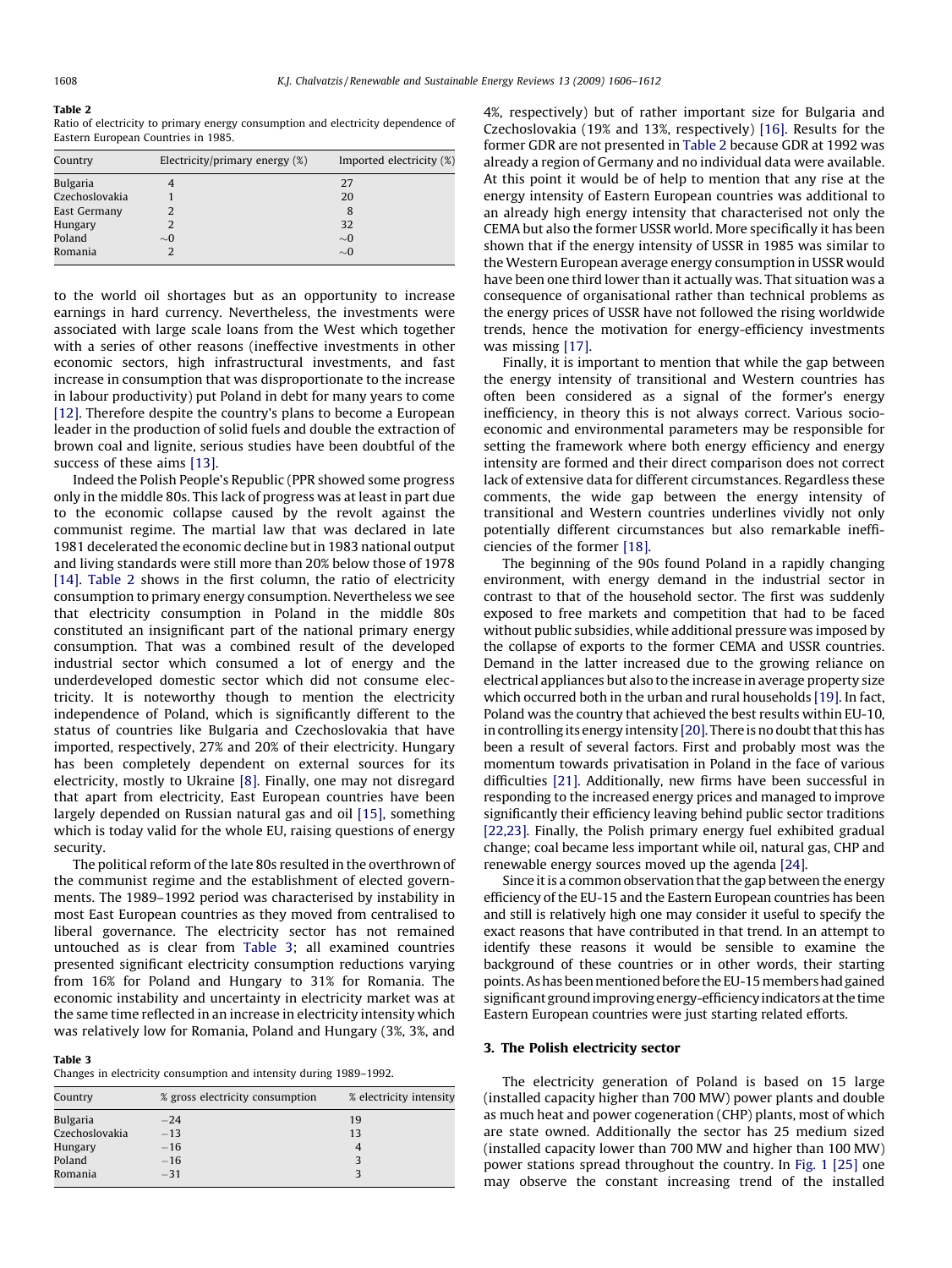<span id="page-3-0"></span>

Fig. 1. Time evolution of the utilisation factor and installed capacity in Poland (source: EIA [\[25\]\)](#page-6-0).



Fig. 2. Time evolution of the ratio of distribution losses per electricity generation and distribution losses in Poland (source: EIA [\[25\]](#page-6-0)).

electricity generation capacity of Poland which over the course of the 25 years studied increased by approximately 25%. While the first peak of the curve appears in 1988 with 29 GW, the shutdown of several installations during the transitional period and the constant but slow recovery that followed, 1988 levels were reached again only after 2000, and finally exceeded 30 GW by 2005. An alternative useful measure is the evolution of the utilisation factor which is the ratio of actual electricity generation from installations to the hypothetical electricity that could be generated if the installations had been in operation 24 h/day, 360 days/year. Throughout the whole study period there are no significant changes in the utilisation factor which for the electricity installations of Poland; it has taken values between 52% and 58%. While there are several parameters that can influence the utilisation factor (also known and as load factor) it is worthwhile mentioning the age and reliability of the installations where young age and high reliability raise the load factor. Subsequently the load factor is found to be lower in countries with wide seasonal variation of electricity demand, since the usually applied strategy is the increase of the installed capacity that is only used to cover rare peak loads.

Electricity transmission at high voltage is provided by a single state controlled entity known as the Polish Power Grid Company and 33 regional retail distributors [\[26\]](#page-6-0). As regards to the transmission network of Poland, this has undergone significant improvements in the last years. However, the distribution losses remain relatively high and as one may notice in Fig. 2, vary between 12 and 18 TWh on an annual basis. What is more interesting though is the comparison of the distribution losses curve with the distribution loss per electricity generation ratio curve. The latter varies between approximately 13% and 17% following the trends of the former curve. Interestingly though after 1998 the distribution losses stabilised while the distribution loss to electricity generation ratio followed a declining trend, falling to 10%. That can be explained by the fact that total electricity generation in Poland was increasing and at the same time the improved technical infrastructures have allowed for the stabilization of the distribution losses.

As it becomes obvious from [Fig. 3a](#page-4-0)–c [\[9\]](#page-6-0) Poland bases its electricity generation on solid fuels primarily coal and lignite. The latter contributed in 2005 to electricity generation at a rate higher than 38%. The four largest lignite mines produce almost 60 million kton of fuel which is used as fuel for electricity generation. Despite the vast domestic reserves of lignite in Poland, its contribution to the electricity fuel mix of the country has remained relatively stable throughout the whole first transitional decade, not exceeding significantly 50 TWh/annum [\[27\].](#page-6-0) Other fossil fuels like natural gas and oil are only marginally used for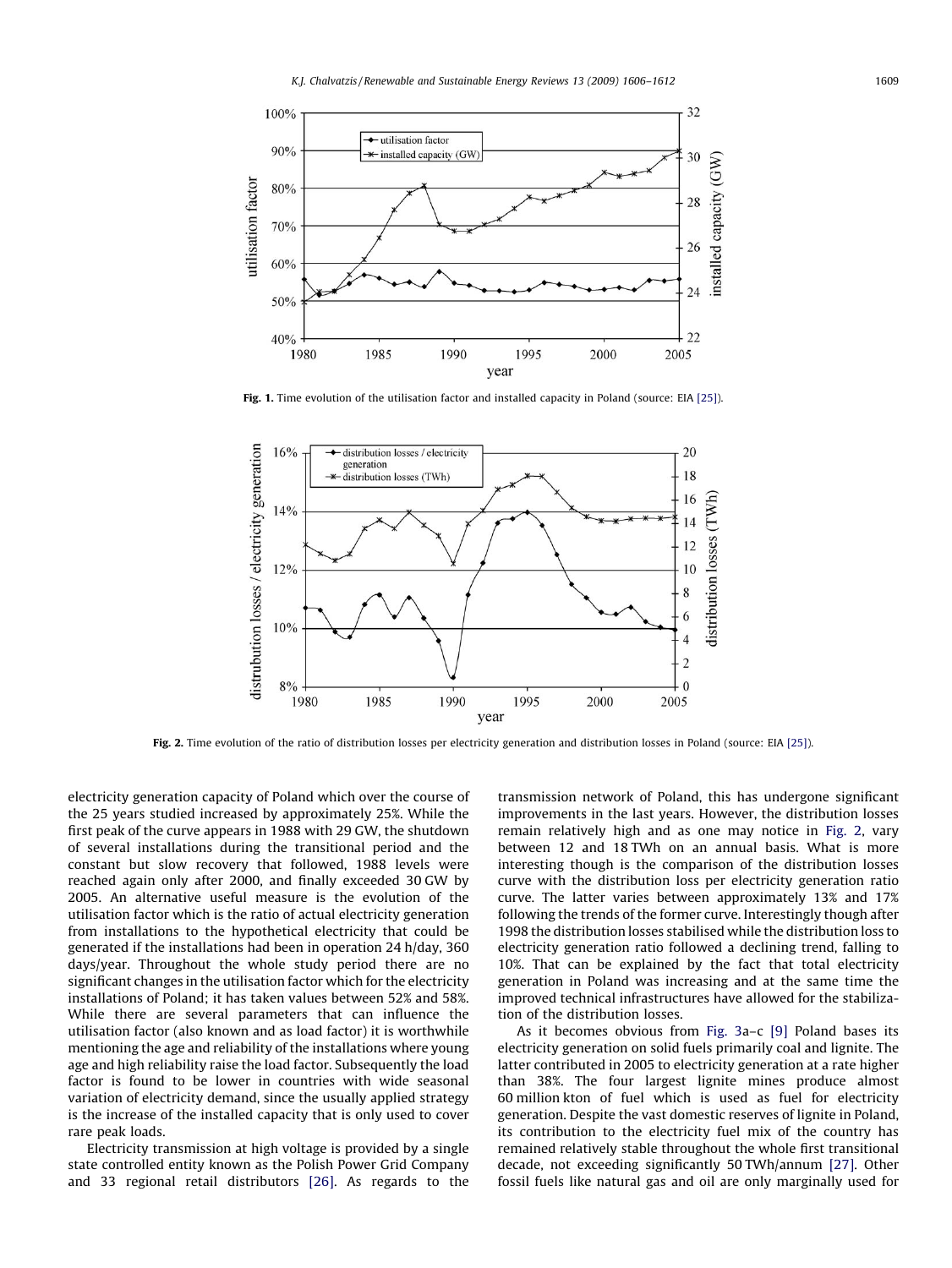<span id="page-4-0"></span>

Fig. 3. (a) Electricity generation fuel mix in Poland by 1995 (source: Eurostat [\[9\]\)](#page-6-0). (b) Electricity generation fuel mix in Poland by 2000 (source: Eurostat [\[9\]\)](#page-6-0). (c) Electricity generation fuel mix in Poland by 2005 (source: Eurostat [\[9\]\)](#page-6-0).

electricity generation in Poland. Also the penetration of renewable energy sources is low but is expected to grow in response to EU Directive 2001/77. However, the EU target of 7.5% renewablebased electricity by 2010 in Poland should not be considered easy to achieve [\[28\]](#page-6-0). Finally, the Polish nuclear sector has many times been designed and announced but never realised. Already in the mid-1980s there were plans for installing four VVER-440 at Zarnowiec area and two VVER-1000 PWR reactors at Kujawy. However, the plans were postponed until the 1990s when eventually the transition was yet one more obstacle for their implementation [\[8\].](#page-6-0) Latest announcements suggest that Poland will cooperate with Lithuania in order to build a nuclear power plant on land of the latter [\[29\]](#page-6-0). Finally, observing the changes over time of the fuel mix used at the electricity sector of Poland it is easy to understand that they are marginal. Solid fuels lignite and hard coal keep a share of more than 92% throughout the whole period examined.

# 4. Discussion of the results

Electricity generation in Poland increased constantly since the beginning of 90s. In [Fig. 4](#page-5-0) one may notice the time evolution of the electricity generation per capita in Poland in the period 1980–2005. The first peak occurred in 1987 just before the transitional period when electricity generation per capita reached 3.6 MWh annually. Until 1992 the respective figure fell to 3.2 MWh/annum and only a decade later, in 2003 electricity generation per capita once again reached the levels of 1987.

While per capita electricity generation in Poland has been in an increasing trend since 1992, radically opposite is the situation with regard to electricity intensity ([Fig. 5](#page-5-0)) [\[25,30\]](#page-6-0). The latter followed an acute decline and by 2006 had reached almost 250 Wh/US\$ of GDP produced (2006 prices). Prior to transition the lowest (as shown in [Fig. 5\)](#page-5-0) energy intensity figure recorded in 1980 was approximately 325 Wh/US\$, an amount that after the increasing trend of the 80s has only been reached again in 1997. The increasing trend recorded prior to 1992 is related to a number of reasons but mostly to the delayed response of the industrial sector to the transitional needs. Large inefficient industries did not shut down for a few years but either kept their low value-added production stable or reduced it to even less efficient levels which as a result kept electricity consumption high however, reduced the GDP [\[31\].](#page-6-0) Reduced electricity intensity in Poland after 1992 was partially a result of an improved management and rationalization of the domestic industrial activities. Particularly inefficient heavy industries of the communistic era gradually declined and gave place to higher value-added and less energy intensive industries [\[32\]](#page-6-0). It is noteworthy to mention that the GDP used for [Fig. 5](#page-5-0) is the Purchasing Power Parity which takes into account differences in the relative prices of goods and services – particularly nontradables – and therefore provides a better overall measure of the real value of output produced by an economy compared to other economies [\[33\].](#page-6-0)

When studying [Figs. 4 and 5](#page-5-0) one may not disregard the fact that although the privatization process in the electricity industry has theoretically started, in reality only minor number of power plants had passed out of the control of the state or to local authorities. Additionally, the only power plants that are private were existing plants that were privatised. In other words no new private investments were made in the polish electricity sector except for the renovation of existing installations. However, the situation with regard to electricity retailing is significantly better. Billing is already based on the consumption of individual consumers and some steps have been taken to improve public awareness for energy efficiency [\[20,34\]](#page-6-0). That being said, the expectations for further improvements with respect to the operation of the electricity market are high, especially given the market-based environmental regulations that are gradually taking effect.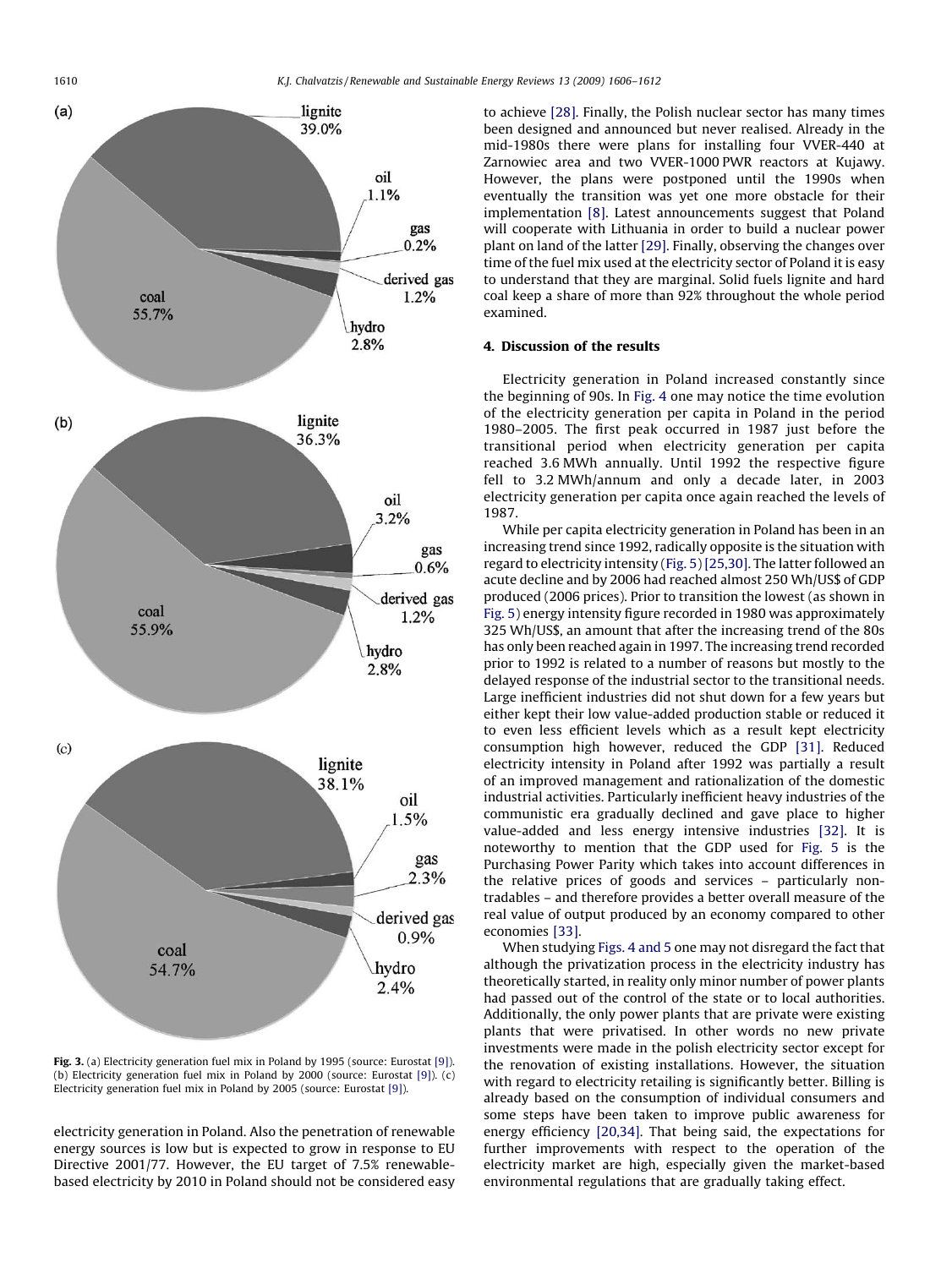<span id="page-5-0"></span>

Fig. 4. Time evolution of the electricity generation per capita in Poland (source: EIA [\[25\]\)](#page-6-0).



Fig. 5. Time evolution of the electricity intensity in Poland (source: EIA, The Conference Board and GGDC [\[25,30\]\)](#page-6-0).

## 5. Conclusions

In this paper the historical background concerning the energy and electricity policies of Eastern Europe has been examined. While primary focus is placed on Poland this is placed in the context of Eastern European former CEMA and USSR countries. The subsequent analysis allows for an improved understanding of certain parameters of the Polish electricity sector through the study of the time variability of indicators such as the load factor and transmission losses to total generation ratio. Finally, an examination of the electricity market characteristics takes place with regard to electricity intensity and per capita generation time evolution.

The study presented serves as a reference overview of the current electricity market of Poland but mostly provides the background framework that explains the historical and political circumstances that led in the present status. As the second period of the emissions trade has already started the electricity sector of Poland will have to face certain economic and political challenges [\[35\]](#page-6-0). Addressing the latter appropriately not only will be essential for the integrity of the sector but might reveal the potential for significant benefits both at the domestic economics – through emission allowance savings – and the social welfare [\[26\].](#page-6-0) Finally, any attempt to examine the Polish electricity sector must consider the fact that Poland has always been energy independent, using domestic solid fuels. Contemporary environmental agenda underline the need for a shift of electricity resources to less carbon intensive ones such as natural gas, nuclear and renewable energy. While the latter can be exploited domestically the two former can only be imported, a strategy that would undermine the electricity supply security that Poland has enjoyed in the last decades. Particularly with natural gas the dilemma is inevitable as the Russian Federation which can be considered as a major supplier has been involved in the past in bilateral trade conflicts with Poland [\[36\]](#page-6-0) and natural gas supply conflicts with Belarus [\[37\]](#page-6-0) and Ukraine [\[38\].](#page-6-0)

Further opportunities of financial nature are available mostly in the EU context and any investment plans should not underestimate their importance especially for the new EU members. That being said the European Union structural funds allocation mechanism in Poland has not been designed with renewable energy projects in mind and therefore significant improvements are expected at its new forms [\[39\]](#page-6-0). At the same time given successful control of GHG, electricity utilities may be benefited financially from selling carbon allowances that they have not used.

Finally, the author believes that extensive research is needed in order to identify the national and sectoral paths that will allow the new EU member states to develop their economics in a sustainable way. Particularly for Poland it is necessary to identify how the coalbased electricity sector will improve its environmental performance